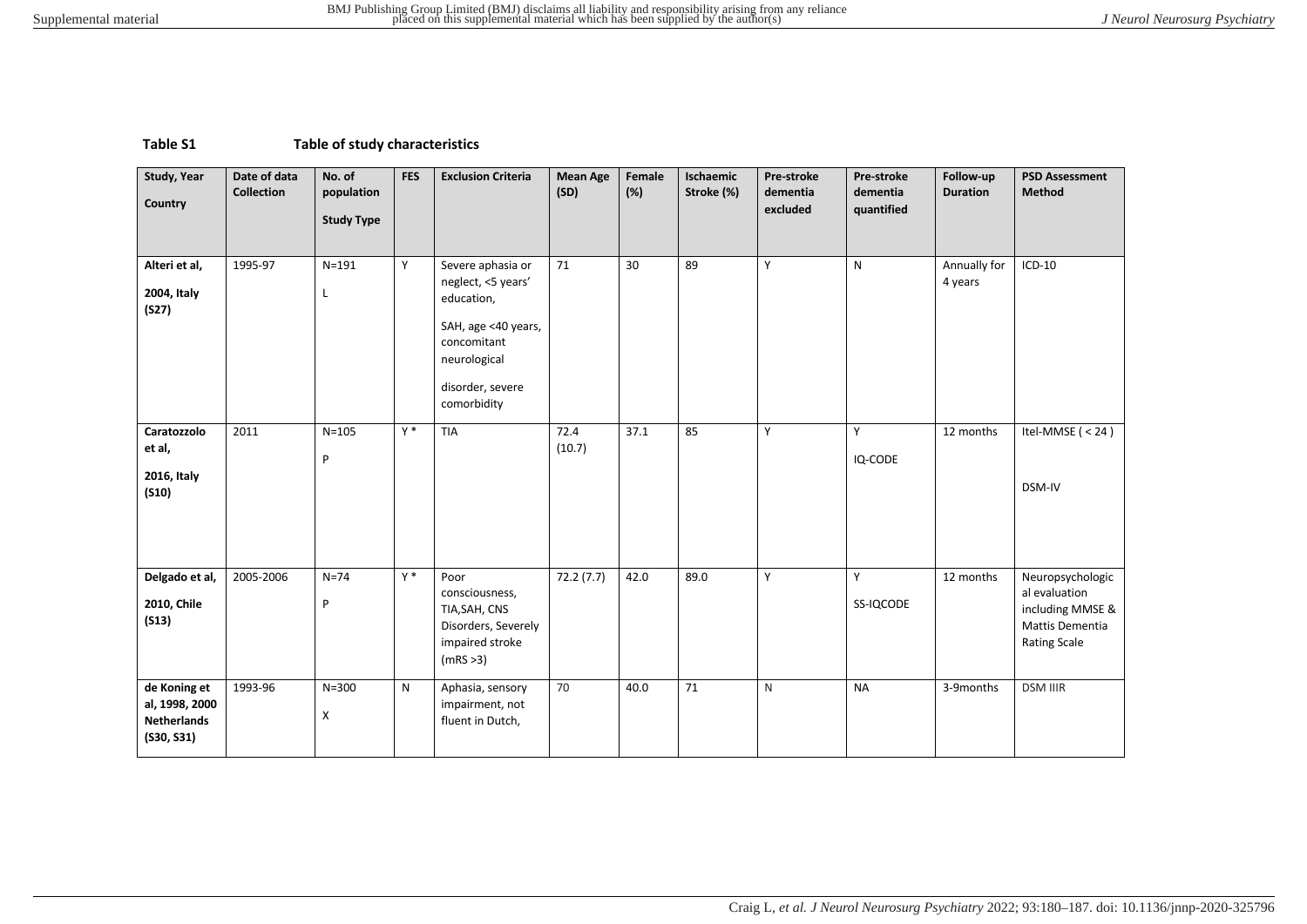| Study, Year<br>Country                                     | Date of data<br><b>Collection</b> | No. of<br>population<br><b>Study Type</b> | <b>FES</b>   | <b>Exclusion Criteria</b>                                                                                                     | <b>Mean Age</b><br>(SD) | Female<br>(%) | Ischaemic<br>Stroke (%) | Pre-stroke<br>dementia<br>excluded | Pre-stroke<br>dementia<br>quantified | Follow-up<br><b>Duration</b>        | <b>PSD Assessment</b><br>Method |
|------------------------------------------------------------|-----------------------------------|-------------------------------------------|--------------|-------------------------------------------------------------------------------------------------------------------------------|-------------------------|---------------|-------------------------|------------------------------------|--------------------------------------|-------------------------------------|---------------------------------|
|                                                            |                                   |                                           |              | reduced<br>consciousness                                                                                                      |                         |               |                         |                                    |                                      |                                     |                                 |
| de Koning et<br>al,<br>2005<br><b>Netherlands</b><br>(S31) | 2000-01                           | $N = 121$<br>X                            | N            | Aphasia, sensory<br>impairment, not<br>fluent in Dutch,<br>reduced<br>consciousness                                           | 70                      | 38            | 63                      | $\mathsf{N}$                       | Y (FU only)<br>Interview             | 3-9months                           | <b>DSM IIIR</b>                 |
| Gur et al,<br>1994, Israel<br>(S33)                        | 1988-90                           | $N = 199$<br>L                            | Y            | Aphasia                                                                                                                       | 73                      | 53            | 100                     | Y                                  | N                                    | 6 monthly<br>to 5 years             | <b>DSM IIIR</b>                 |
| Henon et al,<br>2002 France<br>(S34)                       | 1995-1996                         | $N = 142$<br>Г                            |              | Non-white, no<br>informant, age <40<br>years, not<br>fluent in French,<br>not from Lille,<br>history of severe<br>head trauma | 72                      | 46            | Not<br>reported         | $\mathsf{N}$                       | Y<br><b>IQCODE</b>                   | 6 months,<br>annually to<br>3 years | $ICD-10$                        |
| Inzitari et al<br>1998, Italy<br>(S35)                     | 1993-94                           | $N = 339$<br>X                            | $\mathsf{N}$ | None given                                                                                                                    | 71                      | 48            | 83.2                    | Y                                  | Y (FU only)<br>Interview             | 1 year                              | $ICD-10$                        |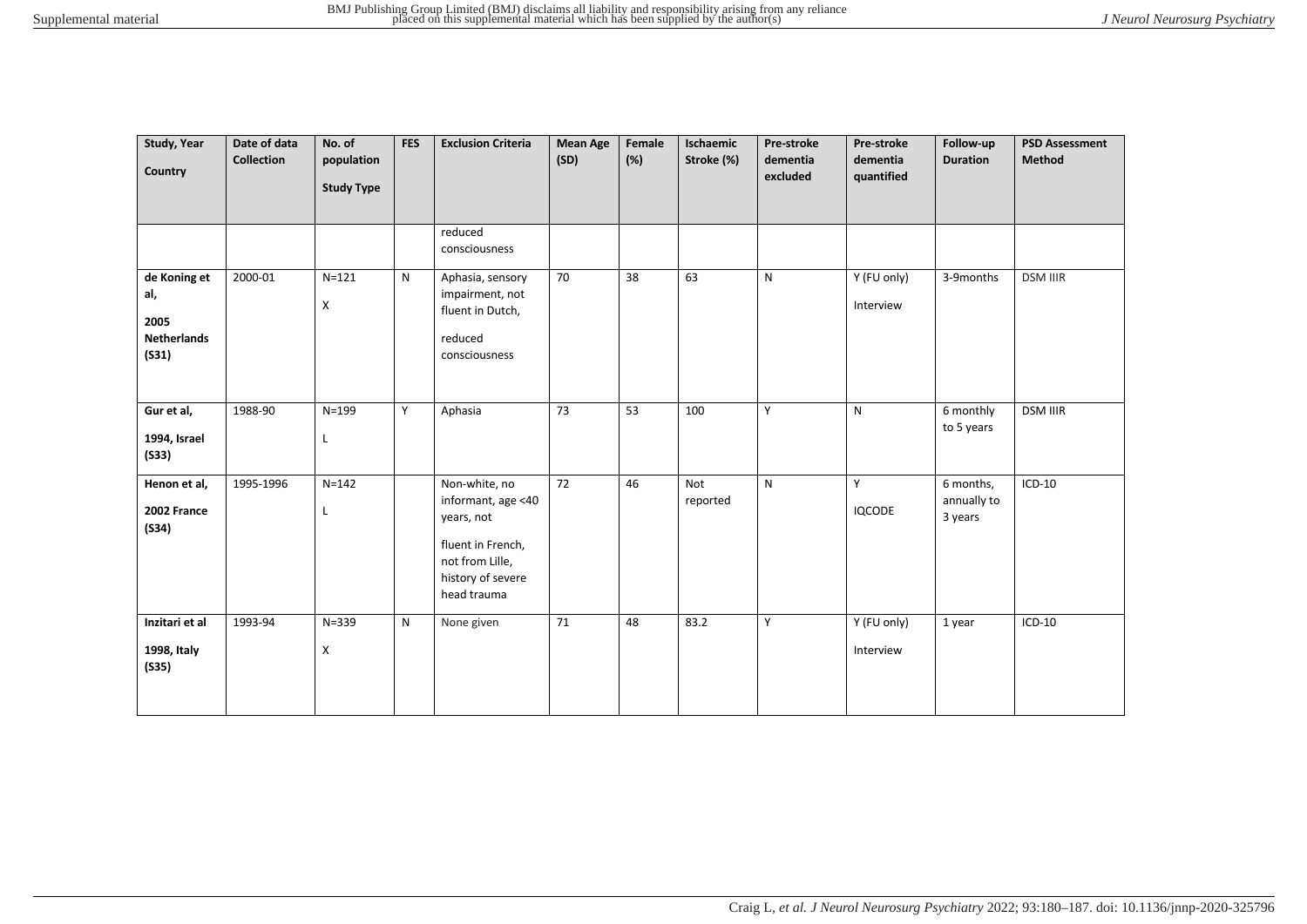| Study, Year<br>Country                                 | Date of data<br><b>Collection</b> | No. of<br>population<br><b>Study Type</b> | <b>FES</b> | <b>Exclusion Criteria</b>                                                                                                                                                                                     | <b>Mean Age</b><br>(SD) | Female<br>(%) | Ischaemic<br>Stroke (%) | Pre-stroke<br>dementia<br>excluded | Pre-stroke<br>dementia<br>quantified | Follow-up<br><b>Duration</b> | <b>PSD Assessment</b><br><b>Method</b>                                                                       |
|--------------------------------------------------------|-----------------------------------|-------------------------------------------|------------|---------------------------------------------------------------------------------------------------------------------------------------------------------------------------------------------------------------|-------------------------|---------------|-------------------------|------------------------------------|--------------------------------------|------------------------------|--------------------------------------------------------------------------------------------------------------|
| Ihle-Hansen<br>et al,<br>2010, Norway<br>(S14)         | 2007-2008                         | $N = 184$<br>P                            | Y          | SAH, TIA, MCI, Life<br>expectancy < 1<br>year                                                                                                                                                                 | 72 (12.2)               | 49.5          | 76.4                    | Y                                  | Y<br><b>IQCODE</b>                   | 12 months                    | MMSE & CDT +<br>$TMT-A + TMT-B$<br>$ICD-10$                                                                  |
| Kumutpongp<br>anich<br>et al,<br>2017 Thailand<br>(S5) | 2006-2007                         | $N = 85$<br>X                             | $Y^*$      | Dementia before<br>stroke, Expired or<br>lost to follow up,<br>Unable to perform<br>neuropsychological<br>test, Imaging study<br>was not performed<br>or was lost,<br>Patients with<br>aphasia                | 69.4 (9.3)              | N/A           | 100                     | Y                                  | Y                                    | 12 months                    | TMSE, Category<br>Verbal Fluency<br>Test,<br>Neuropsychiatric<br>Inventory<br>DSM-IV, NINDS-<br><b>AIREN</b> |
| Mehrabian<br>et al,<br>2015 Bulgaria<br>(S17)          | N/A                               | $N=74$<br>P                               | Y          | ICH, NIHSS >6,<br>Persistent aphasia,<br>Severe sensory<br>impairment,<br>Malignant disease,<br>Neurological<br>conditions,<br>Psychiatric<br>conditions, History<br>of Pre-Stroke<br>Cognitive<br>Impairment | 65.6 (5.6)              | 21.2          | 100                     | Y                                  | ${\sf N}$                            | 12 months                    | MMSE &<br>Neuropsychologic<br>al battery<br>DSM-IV, NINDS-<br>AIREN                                          |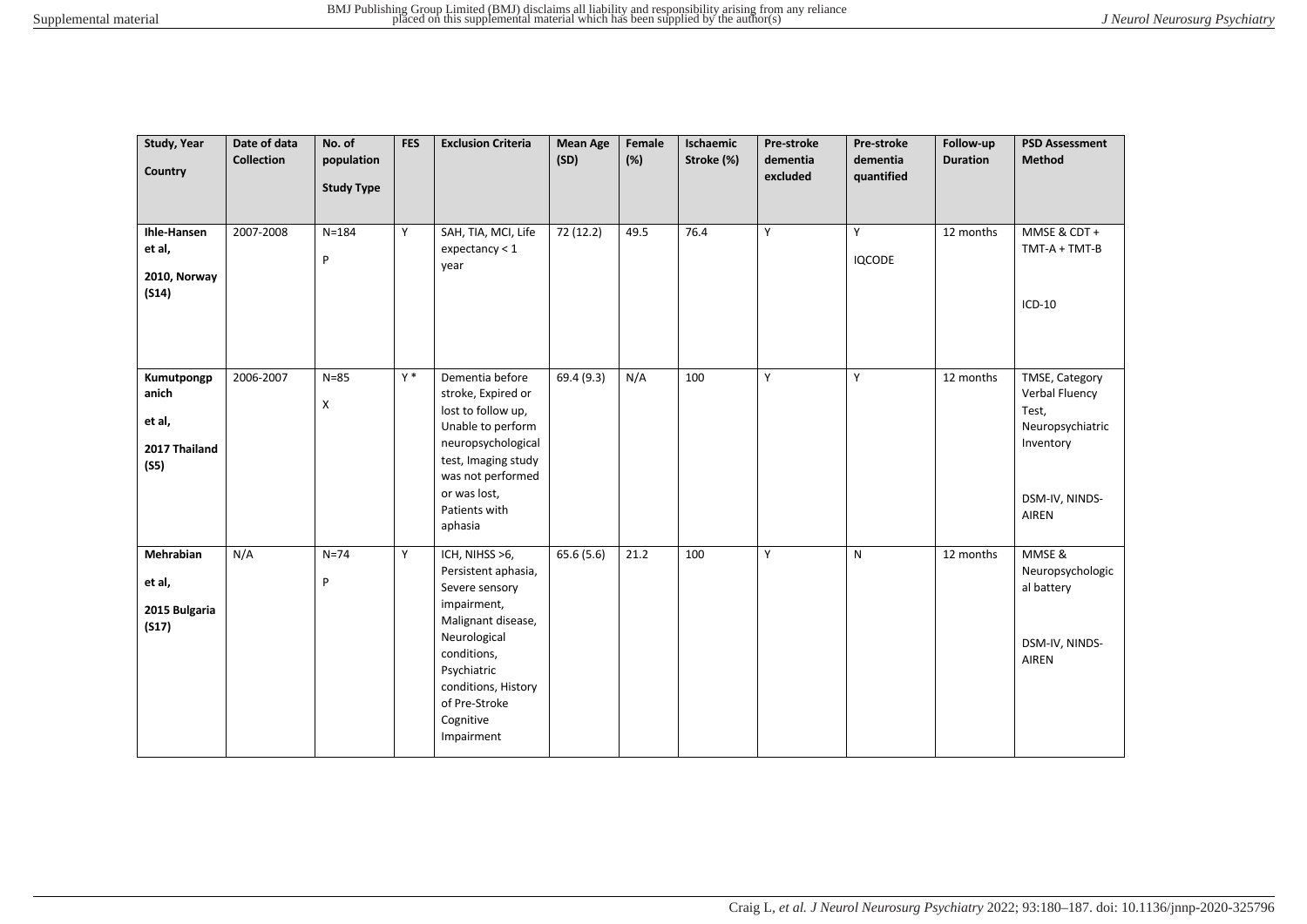| Study, Year<br>Country                      | Date of data<br><b>Collection</b> | No. of<br>population<br><b>Study Type</b> | <b>FES</b> | <b>Exclusion Criteria</b>                                                                                                                                                                                                               | <b>Mean Age</b><br>(SD) | Female<br>(%) | Ischaemic<br>Stroke (%) | Pre-stroke<br>dementia<br>excluded | Pre-stroke<br>dementia<br>quantified | Follow-up<br><b>Duration</b>                        | <b>PSD Assessment</b><br><b>Method</b>                                                   |
|---------------------------------------------|-----------------------------------|-------------------------------------------|------------|-----------------------------------------------------------------------------------------------------------------------------------------------------------------------------------------------------------------------------------------|-------------------------|---------------|-------------------------|------------------------------------|--------------------------------------|-----------------------------------------------------|------------------------------------------------------------------------------------------|
| Renjen et al,<br><b>2015 India</b><br>(S20) | N/A                               | $N=50$<br>P                               | $Y^*$      | TIA,<br>Neurodegenerative<br>disorder, Moderate<br>to severe aphasia                                                                                                                                                                    | 61.8                    | 36            | 74                      | Y                                  | Y<br>Short-IQCODE                    | 12 months                                           | PGI-Battery of<br><b>Brain Dysfunction</b><br>(PGI BBD > 30) &<br><b>IQCODE</b><br>DSM V |
| Sarfo et al,<br>2017, Ghana<br>(S21)        | 2015-2016                         | $N = 58$<br>X                             | N          | On sedatives,<br>Aphasia without<br>proxy, Significant<br>physical illness,<br>Motor/Sensory<br>impairment<br>(hearing visual),<br>Neurological or<br>psychiatric illness<br>Systemic disorders<br>capable of<br>impairing<br>cognition | 59.9<br>(13.7)          | 47.6          | 66                      | $\mathsf{N}$                       | <b>NA</b>                            | 3 months,<br>12 months,<br>2-4 years<br>and 5 years | MoCA & V-NB<br><b>DSM IV</b>                                                             |
| Selim et al,<br>2009 Egypt<br>(S22)         | 2007-2008                         | $N=66$<br>P                               | $Y^*$      | TIA, SAH, CVT,<br>Seizure history,<br>Severe head<br>trauma history,<br>Neurological<br>surgery                                                                                                                                         | Median<br>age 63        | 47.0          | 74.2                    | Y                                  | Y<br><b>IQCODE</b>                   | 18 months                                           | MMSE + Neuro-<br>psychological<br>battery<br>$ICD-10$                                    |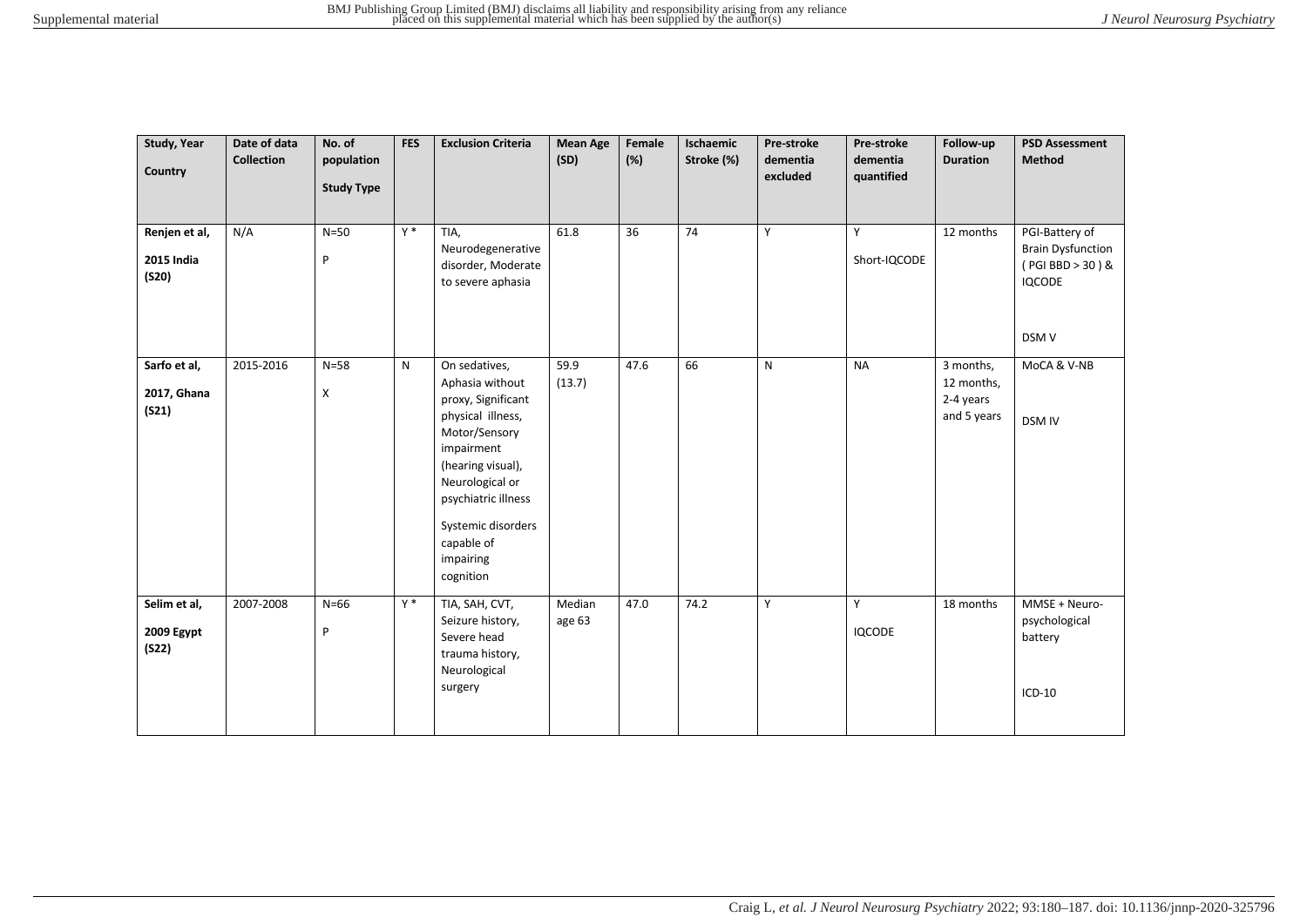| Study, Year<br>Country                               | Date of data<br><b>Collection</b> | No. of<br>population<br><b>Study Type</b> | <b>FES</b> | <b>Exclusion Criteria</b>                                                                                                                                                                                                                                              | <b>Mean Age</b><br>(SD) | Female<br>(%) | Ischaemic<br>Stroke (%) | Pre-stroke<br>dementia<br>excluded | Pre-stroke<br>dementia<br>quantified | Follow-up<br><b>Duration</b> | <b>PSD Assessment</b><br><b>Method</b>                   |
|------------------------------------------------------|-----------------------------------|-------------------------------------------|------------|------------------------------------------------------------------------------------------------------------------------------------------------------------------------------------------------------------------------------------------------------------------------|-------------------------|---------------|-------------------------|------------------------------------|--------------------------------------|------------------------------|----------------------------------------------------------|
| Surawan et<br>al,<br>2018 Thailand<br>(S4)           | 2017                              | $N = 138$<br>$\sf P$                      | $Y^*$      | Depression,<br>Vitamin B12<br>deficiency, renal<br>failure,<br>hypothyroid,<br>syphilis, HIV, Pick's<br>disease, CJD,<br>Huntington's<br>disease,<br>Parkinson's,<br>Alzheimer's<br>Disease, Sensory<br>impairment<br>(hearing/visual),<br>Communication<br>impairment | Mean 69                 | 46.1          | 100                     | Y                                  | $\mathsf{N}$                         | $3$ and $6$<br>months        | MMSE-Thai 2002 (<br>$\leq$ 23)<br>Modified DSM V         |
| Yang et al,<br><b>2015 Hong</b><br><b>Kong (S25)</b> | 2009-2010                         | $N = 1013$<br>P, X                        | $Y^*$      | Severe language<br>impairment,<br>Terminal illness,<br>Psychiatric<br>comorbidity                                                                                                                                                                                      | 69.2<br>(11.7)          | 44.3          | 70.1                    | Y                                  | Y<br>Not reported                    | 6 months                     | Cantonese MMSE<br>+ MoCA (HK<br>Version)<br>DSM IV & CDR |
| Akinyemi et<br>al,<br>2014 Nigeria<br>(S8)           | 2010-12                           | $N = 143$<br>P                            | N          | SAH, Moderate to<br>severe aphasia,<br>Significant physical<br>and sensory<br>impairment,<br>Psychiatric history                                                                                                                                                       | 60.4(9.5)               | 43.4          | 79.5                    | $\mathsf{N}$                       | Y<br>CSID-<br>informant<br>part      | 3 months                     | $CSID + MMSE + V-$<br><b>NB</b>                          |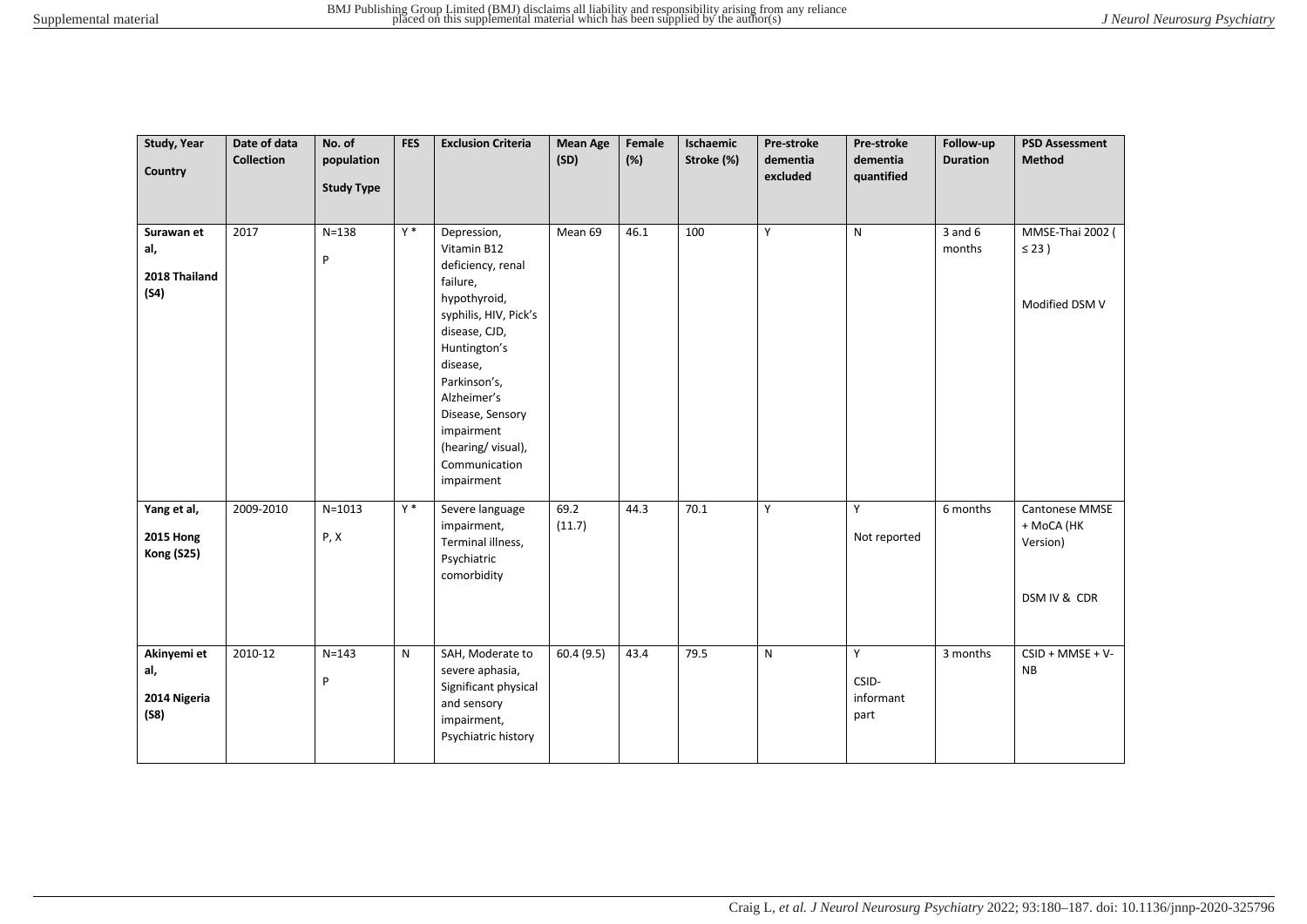| Study, Year<br>Country                 | Date of data<br><b>Collection</b> | No. of<br>population<br><b>Study Type</b> | <b>FES</b> | <b>Exclusion Criteria</b>                                                                                              | <b>Mean Age</b><br>(SD) | Female<br>(%) | Ischaemic<br>Stroke (%) | Pre-stroke<br>dementia<br>excluded | <b>Pre-stroke</b><br>dementia<br>quantified | Follow-up<br><b>Duration</b> | <b>PSD Assessment</b><br>Method                                          |
|----------------------------------------|-----------------------------------|-------------------------------------------|------------|------------------------------------------------------------------------------------------------------------------------|-------------------------|---------------|-------------------------|------------------------------------|---------------------------------------------|------------------------------|--------------------------------------------------------------------------|
|                                        |                                   |                                           |            |                                                                                                                        |                         |               |                         |                                    |                                             |                              | DSM-IV+<br>AHA/ASA VCI<br>criteria                                       |
| Arauz et al,<br>2014 Mexico<br>(S9)    | 2005                              | $N = 110$<br>P, X                         | Y          | TIA, SAH, Severe<br>aphasia                                                                                            | 56 (17.8)               | 38.2          | 84.0                    | Y                                  | Y<br>IQ-CODE                                | 3 months                     | CASI<br>$CDR + DSM-IV/$<br>NINDS-AIREN                                   |
| Assayag et al,<br>2017 Israel<br>(S26) | 2008-14                           | $N = 507$<br>Г                            | Y          | Head trauma or<br>brain procedures,<br>ICH, Severe aphasia                                                             | 67.4(9.7)               | 40.6          | 100                     | Y                                  | ${\sf N}$<br>IQ-CODE                        | 24 months                    | MoCA&<br>NeuroTrax<br>computerised<br><b>Cognitive Testing</b><br>DSM-IV |
| Barba et al,<br>2000 Spain,<br>(S28)   | 1994-95                           | $N = 251$<br>X, L                         | N          | Primary brain<br>lesion, aphasia,<br>comorbidity                                                                       | 69                      | 47            | 88.4                    | N                                  | Y<br>IQ-CODE                                | 3,6,24<br>months             | <b>DSM IIIR</b>                                                          |
| Censori et al,<br>2000 Italy,<br>(S29) | 1993-94                           | 110<br>X                                  | Y          | Age <40 or ≥80<br>years, other<br>neurological<br>disorder, unusual<br>cause of stroke,<br>comorbidity,<br>depression, | 65                      | 35            | 100                     | Y                                  | N                                           | 3 months                     | NINDS A                                                                  |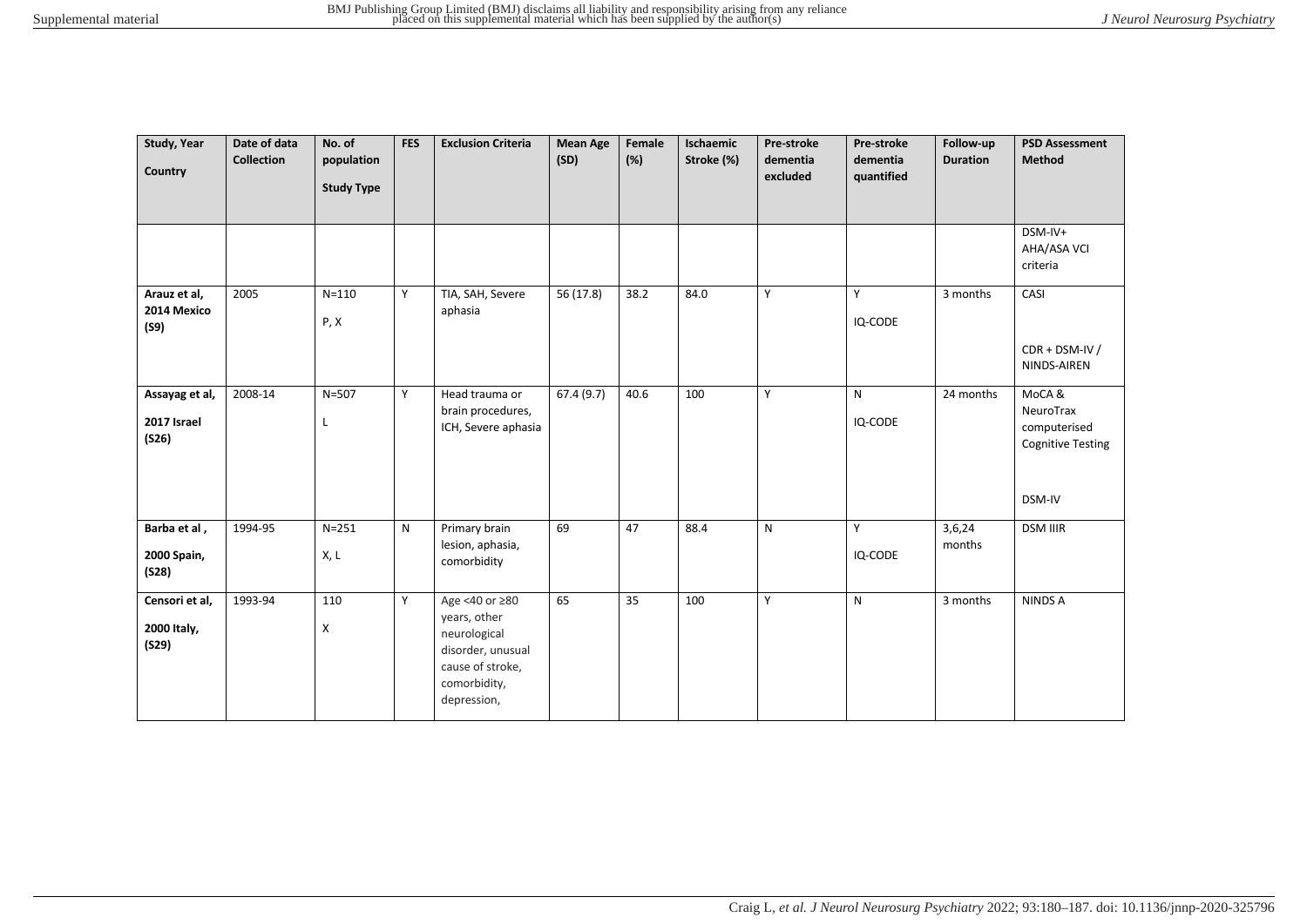| Study, Year<br>Country                        | Date of data<br><b>Collection</b> | No. of<br>population<br><b>Study Type</b> | <b>FES</b>   | <b>Exclusion Criteria</b>                                                                                                                                                                      | <b>Mean Age</b><br>(SD) | Female<br>(%) | Ischaemic<br>Stroke (%) | Pre-stroke<br>dementia<br>excluded  | Pre-stroke<br>dementia<br>quantified | Follow-up<br><b>Duration</b>           | <b>PSD Assessment</b><br><b>Method</b> |
|-----------------------------------------------|-----------------------------------|-------------------------------------------|--------------|------------------------------------------------------------------------------------------------------------------------------------------------------------------------------------------------|-------------------------|---------------|-------------------------|-------------------------------------|--------------------------------------|----------------------------------------|----------------------------------------|
|                                               |                                   |                                           |              | sensory<br>impairment                                                                                                                                                                          |                         |               |                         |                                     |                                      |                                        |                                        |
| Desmond et,<br>1996 al USA,<br>(S32)          | 1988-90<br>1994-97                | $N = 453$<br>X, L                         | N            | Dysphasia, unable<br>to speak English or<br>Spanish, low GCS,<br>age <60 years                                                                                                                 | 70                      | 53            | 100                     | $\mathsf{N}$<br>N (Y in<br>L study) | N                                    | 3 months,<br>annually up<br>to 4 years | <b>DSM III</b>                         |
| Gorelick et al,<br>1993 USA,<br>(S44)         | 1987-90                           | $N = 147$<br>X                            | N            | Aphasia,<br>Parkinson's<br>disease, possible<br>prior<br>Alzheimer's disease                                                                                                                   | $\overline{72}$         | 49            | 100<br>(Multiple IS)    | N.                                  | $\mathsf{N}$                         | 2-3months                              | DSM III                                |
| Khedr et al,<br>2009 Egypt,<br>(S16)          | N/A<br>(1 year<br>duration)       | $N = 81$<br>р                             | Y            | Poor<br>consciousness,<br>Persistent Aphasia,<br>Psychosis, SAH,<br>Systemic Disease,<br>cancer, Severe<br>head trauma<br>history,<br>Neurological<br>surgery, Severe<br>sensory<br>impairment | 57.7<br>(5.19)          | 33.3          | 84                      | Y                                   | Y<br><b>IQCODE</b>                   | 3 months                               | MMSE <21 / CASI<br>$67$<br>DSM-IV      |
| Klimkowicz et<br>al,<br>2002 Poland,<br>(S37) | 2000-01                           | $N = 220$<br>X                            | $\mathsf{N}$ | Age ≤40 years, no<br>reliable informant,<br>other brain lesion                                                                                                                                 | 66                      | 55            | 87.2                    | N                                   | Y<br><b>IQCODE</b>                   | 3 months                               | <b>DSM IV</b>                          |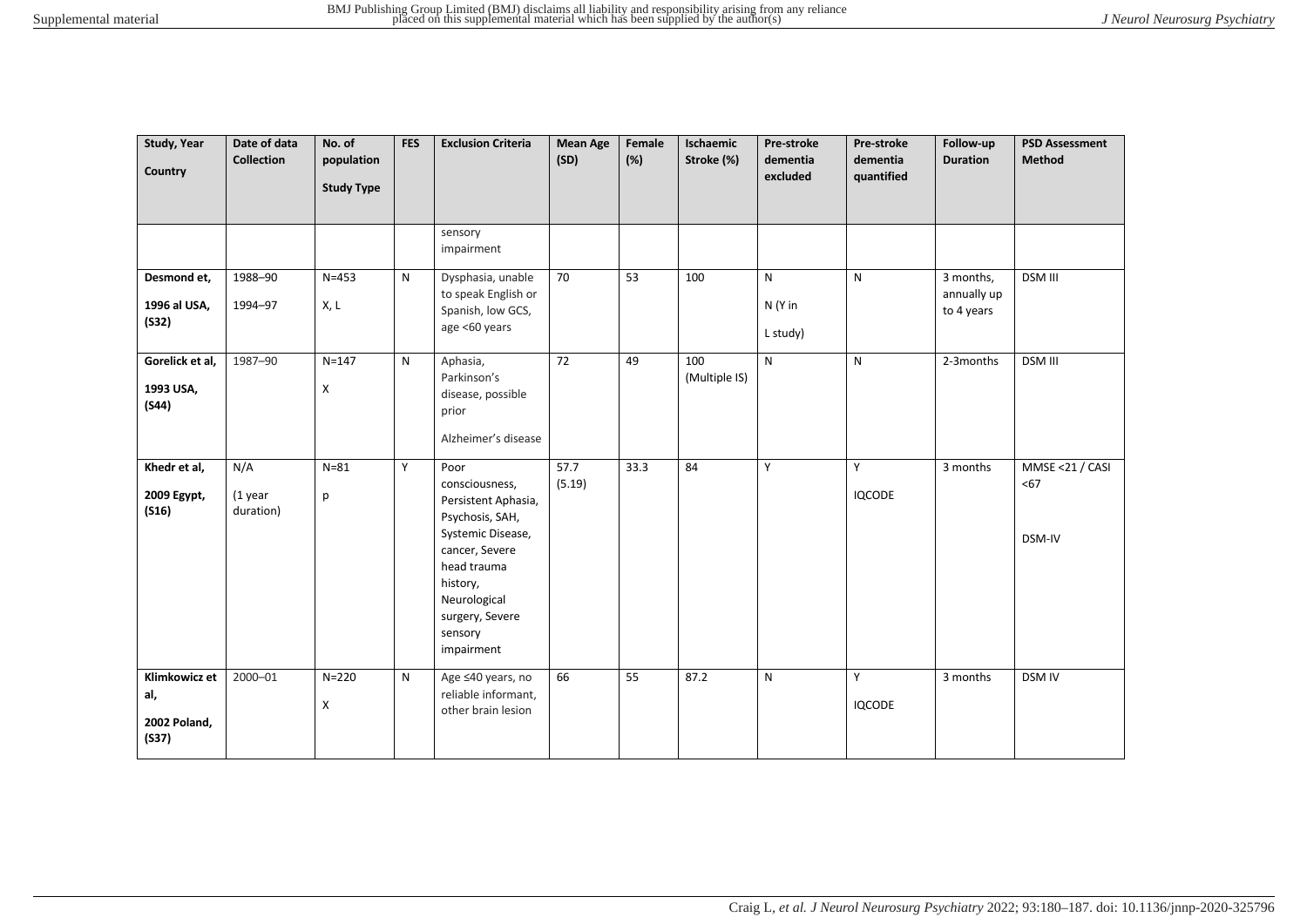| Study, Year<br>Country                      | Date of data<br><b>Collection</b> | No. of<br>population<br><b>Study Type</b> | <b>FES</b> | <b>Exclusion Criteria</b>                                                                                                           | <b>Mean Age</b><br>(SD) | Female<br>(%) | Ischaemic<br>Stroke (%) | Pre-stroke<br>dementia<br>excluded | Pre-stroke<br>dementia<br>quantified | Follow-up<br><b>Duration</b> | <b>PSD Assessment</b><br><b>Method</b>    |
|---------------------------------------------|-----------------------------------|-------------------------------------------|------------|-------------------------------------------------------------------------------------------------------------------------------------|-------------------------|---------------|-------------------------|------------------------------------|--------------------------------------|------------------------------|-------------------------------------------|
| Tang et al,<br>2004, China<br>(S40)         | Data not<br>available             | $N = 280$<br>X                            |            | Non-Chinese ethnic<br>group, non-<br>Cantonese<br>speaking, age <50<br>years                                                        | 71                      | 55            | Not<br>reported         | ${\sf N}$                          | Y (FU only)<br>(IQCODE)              | 3 months                     | DSM IV                                    |
| Tang et al,<br>2017 Taiwan<br>(S23)         | 2014-15                           | $N = 172$<br>X                            | N          | Active infection,<br>cancer, renal<br>disease,<br>autoimmune<br>disorder, Current<br>steroid treatment,<br>Poor diabetes<br>control | 72.1(7.5)               | 35.5          | 100                     | $\mathsf{N}$                       | <b>NA</b>                            | $85 + 54.0$<br>months        | MMSE & MoCA<br>NINDS-AIREN,<br><b>CDR</b> |
| Ojagbemi et<br>al,<br>2017 Nigeria<br>(S18) | 2014-16                           | $N=96$<br>${\sf P}$                       | N          | Unable to<br>communicate<br>reliably, Aphasia,<br>Severe-co-<br>morbidities                                                         | 61.1<br>(12.9)          | 46.5          | N/A                     | $\mathsf{N}$                       | Υ<br>IQ-CODE                         | 3 months                     | <b>MMSE</b><br>NINDS-AIREN                |
| Pohjasvaara<br>et al Finland,<br>1997 (S38) | 1993-95                           | $N = 451$<br>X                            | N          | Age <55 or >85<br>years, unable to<br>speak Finnish,                                                                                | 71                      | 49            | 100                     | ${\sf N}$                          | Y (FU only)<br>Interview             | 3 months                     | <b>DSM III</b>                            |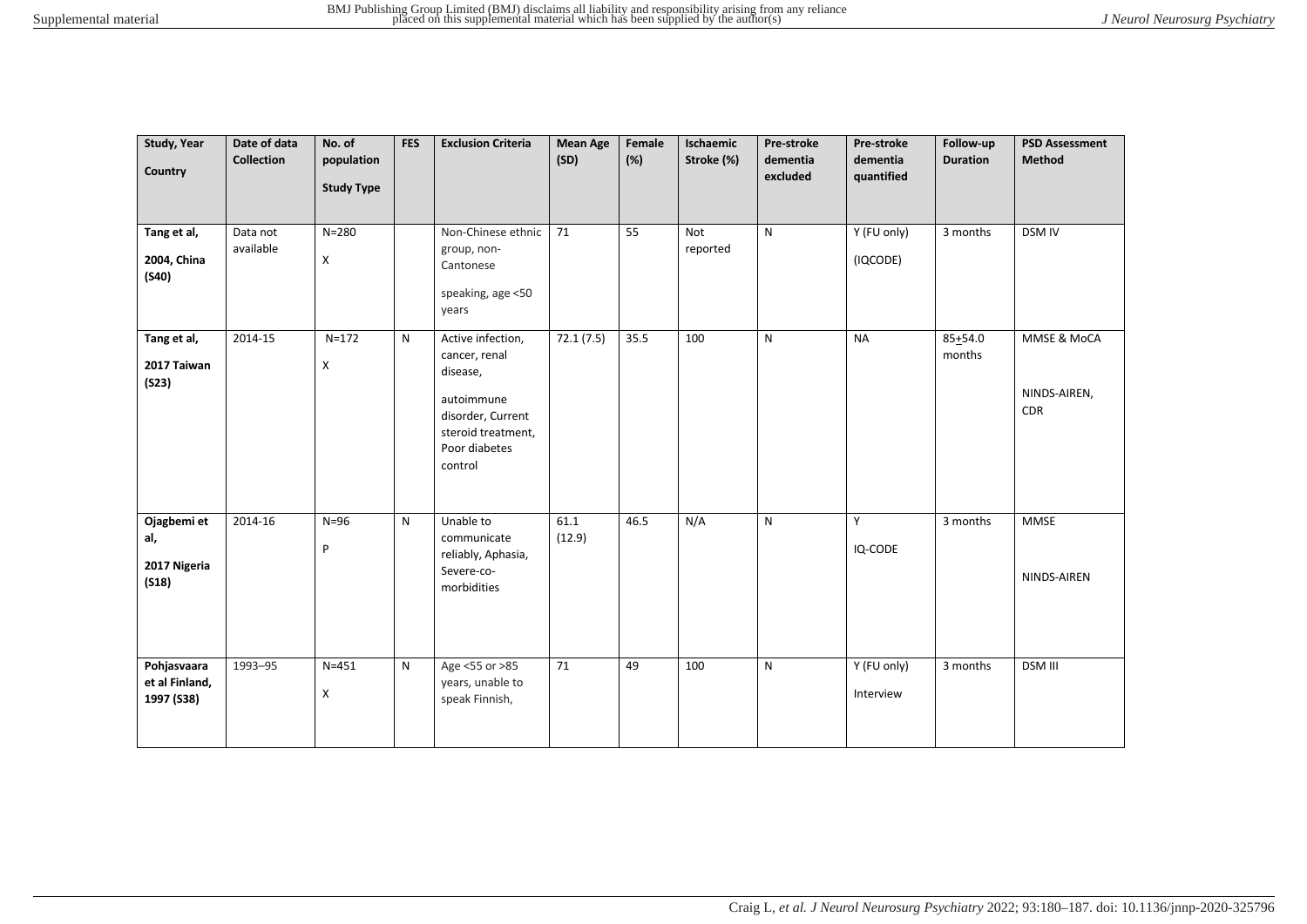| Study, Year<br>Country                 | Date of data<br><b>Collection</b> | No. of<br>population<br><b>Study Type</b> | <b>FES</b> | <b>Exclusion Criteria</b>                                                                                                                                  | <b>Mean Age</b><br>(SD) | Female<br>(%) | Ischaemic<br>Stroke (%) | Pre-stroke<br>dementia<br>excluded | Pre-stroke<br>dementia<br>quantified | Follow-up<br><b>Duration</b> | <b>PSD Assessment</b><br>Method                   |
|----------------------------------------|-----------------------------------|-------------------------------------------|------------|------------------------------------------------------------------------------------------------------------------------------------------------------------|-------------------------|---------------|-------------------------|------------------------------------|--------------------------------------|------------------------------|---------------------------------------------------|
|                                        |                                   |                                           |            | non-resident in<br>Helsinki, reduced<br>conscious level,<br>poor hearing,<br>aphasia                                                                       |                         |               |                         |                                    |                                      |                              |                                                   |
| Yu et al,<br>2013, South<br>Korea (S7) | 2007-08                           | $N = 328$<br>P                            | $Y^*$      | Severe medical or<br>neurological<br>condition, Severe<br>aphasia, death<br>within 2 weeks of<br>stroke onset                                              | 63.9<br>(12.4)          | 38.8          | 100                     | $\mathsf{N}$                       | Y<br><b>IQCODE</b>                   | 3 months                     | K-VCIHS-NP<br>protocol + Korean<br>MMSE<br>DSM-IV |
| Zhou et al,<br>2004, China<br>(S41)    | 1999-00                           | $N = 434$<br>X                            | N          | Concomitant<br>neurological<br>disorder, age <55<br>years,<br>severe medical<br>comorbidity or<br>sensory<br>impairment,<br>reduced GCS,<br>severe aphasia | 68                      | 47            | 100                     | $\mathsf{N}$                       | Y (FU only)<br><b>IQCODE</b>         | 3 months                     | <b>DSM IV</b>                                     |
| Appelros et al<br>2002 Sweden<br>(S45) | 1999-00                           | $N = 232$<br>P, X                         | Y          | Aphasia                                                                                                                                                    | 74                      | 50            | 73.0                    | ${\sf N}$                          | Y<br>Interview                       | 1 year                       | MMSE                                              |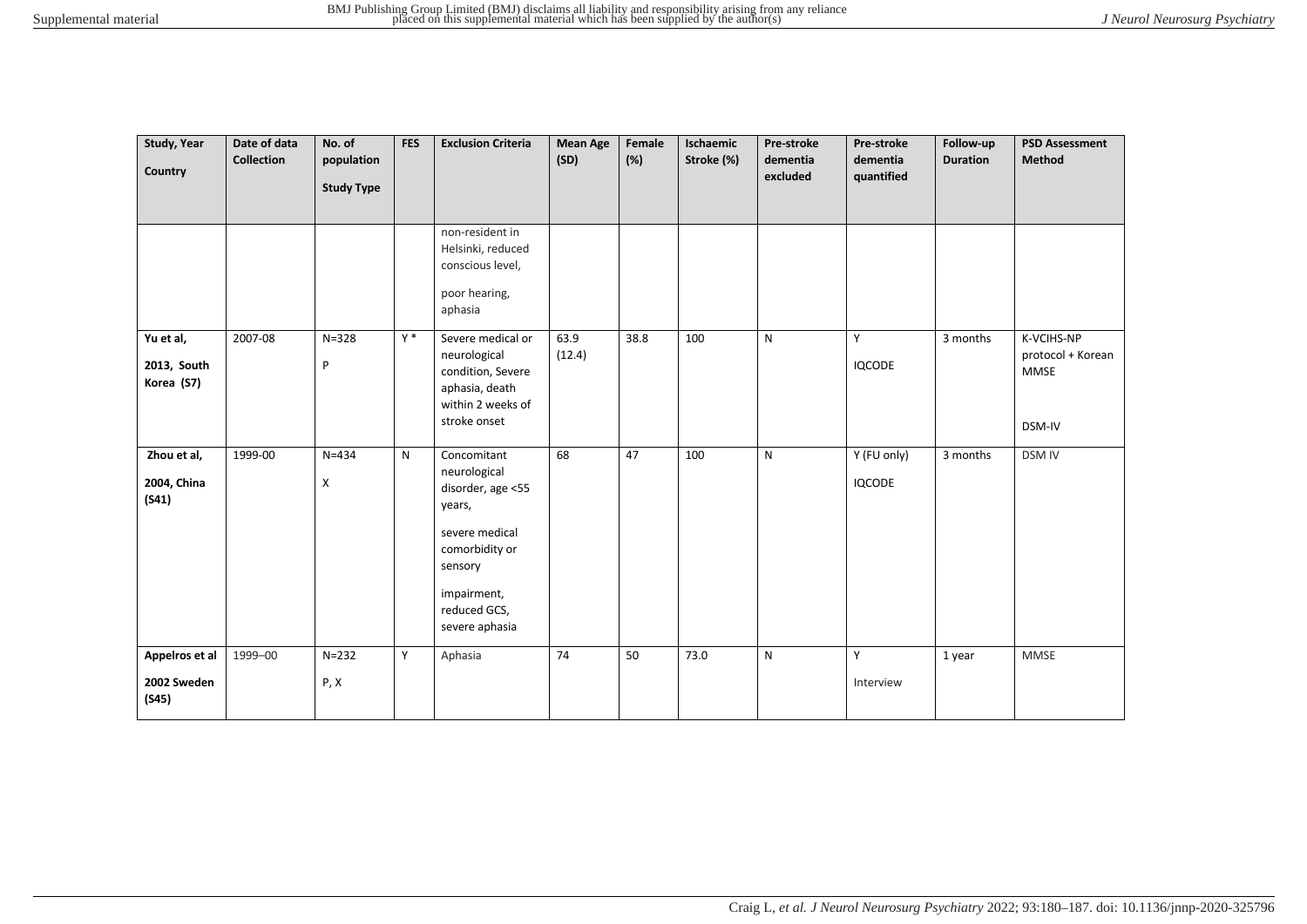| Study, Year<br>Country                  | Date of data<br><b>Collection</b> | No. of<br>population<br><b>Study Type</b> | <b>FES</b> | <b>Exclusion Criteria</b>                                              | <b>Mean Age</b><br>(SD) | Female<br>(%) | Ischaemic<br>Stroke (%) | Pre-stroke<br>dementia<br>excluded | Pre-stroke<br>dementia<br>quantified                                                     | Follow-up<br><b>Duration</b>       | <b>PSD Assessment</b><br><b>Method</b>                                                                                  |
|-----------------------------------------|-----------------------------------|-------------------------------------------|------------|------------------------------------------------------------------------|-------------------------|---------------|-------------------------|------------------------------------|------------------------------------------------------------------------------------------|------------------------------------|-------------------------------------------------------------------------------------------------------------------------|
| Corraini et al,<br>2017 Norway<br>(S12) | 1982-13                           | $N = 215, 118$<br>$\mathsf R$             | Y          | Previous stroke,<br>mild cognitive<br>impairment,<br>amnestic syndrome | Median<br>age 72        | 47.6          | 39.2                    | Y                                  | Y                                                                                        | 30 years                           | $ICD-10$                                                                                                                |
| Das et al,<br>2013 India<br>(S3)        | 2006-10                           | $N = 219$<br>P                            | $Y^*$      | TIA, Aphasia,<br>Psychosis, Sensory<br>impairment<br>(hearing/visual)  | 74.5<br>(8.30)          | 48            | N/A                     | $\mathsf{N}$                       | <b>NA</b>                                                                                | $\overline{36}$ months             | <b>BMSE</b> (adaptation<br>of MMSE) +<br>Kolkata Cognitive<br><b>Screening Battery</b><br>CDR + DSM III-R               |
| Kokmen et al<br>1996, USA<br>(S42)      | 1960-84                           | $N = 971$<br>$\mathsf R$                  | Y          | Previous stroke or<br>dementia                                         | Not<br>available        | 50            | 100                     | <b>NA</b>                          | Records                                                                                  | Up to 25<br>years                  | <b>NA</b>                                                                                                               |
| Pendlebury et<br>al,<br>2019, UK (S6)   | 2002-12                           | $N = 2080$<br>P, L                        | N          | Previous diagnosis<br>of dementia                                      | 74.4<br>(13.0)          | 51            | 64.3                    | Y                                  | Y<br>MMSE /<br>MoCA<br>/ Telephone<br>Interview for<br>Cognitive<br>Status -<br>Modified | 60 months<br>(median 4.2<br>years) | MMSE ( $<$ 24) &<br>MoCA<br>MoCA (Telephone<br>Version)<br>Telephone<br>Interview for<br>Cognitive Status -<br>Modified |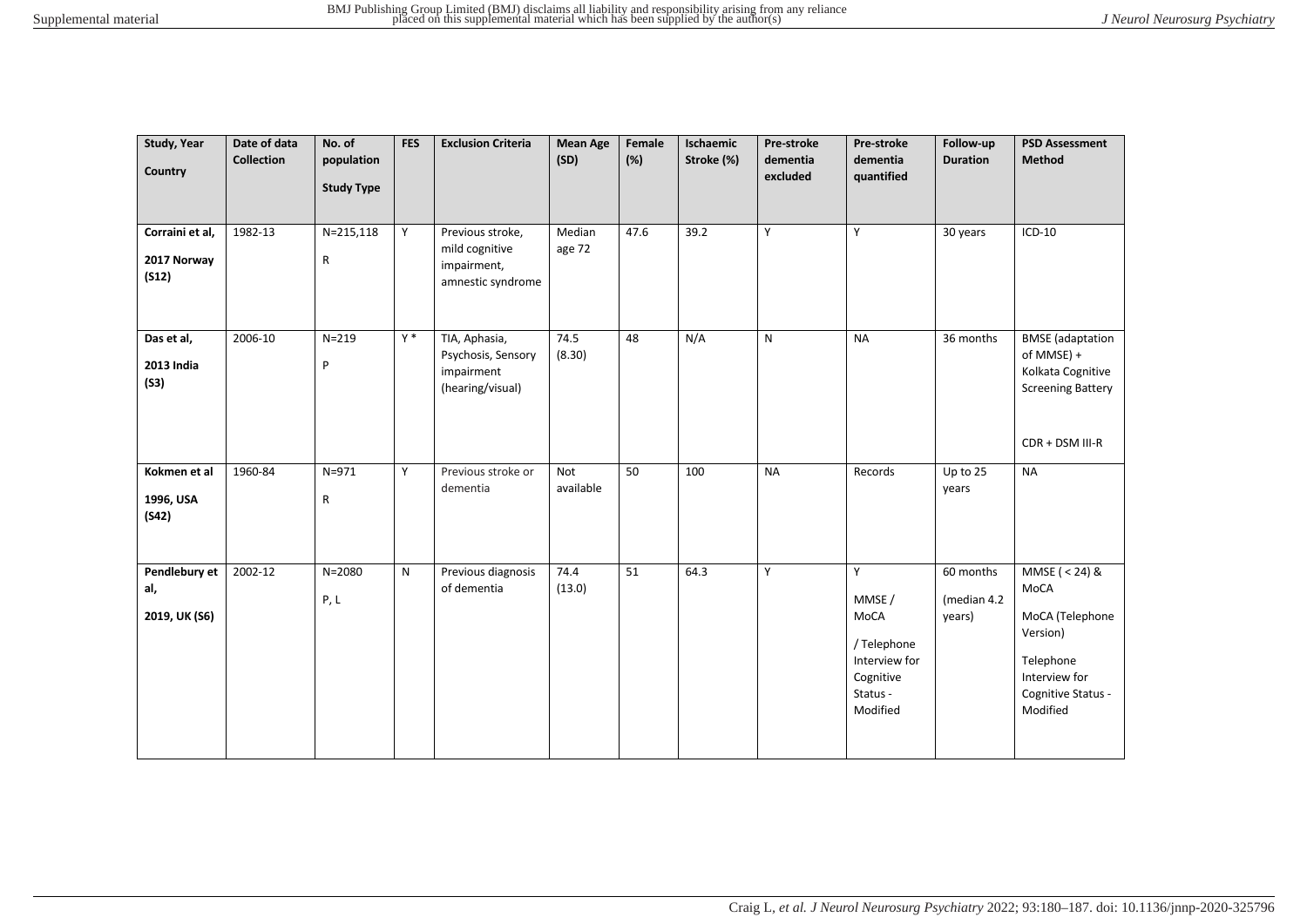| Study, Year<br>Country                                | Date of data<br><b>Collection</b> | No. of<br>population<br><b>Study Type</b> | <b>FES</b> | <b>Exclusion Criteria</b>                                                                                                                  | <b>Mean Age</b><br>(SD) | Female<br>(%) | Ischaemic<br>Stroke (%) | Pre-stroke<br>dementia<br>excluded | Pre-stroke<br>dementia<br>quantified | Follow-up<br><b>Duration</b>            | <b>PSD Assessment</b><br>Method                                                          |
|-------------------------------------------------------|-----------------------------------|-------------------------------------------|------------|--------------------------------------------------------------------------------------------------------------------------------------------|-------------------------|---------------|-------------------------|------------------------------------|--------------------------------------|-----------------------------------------|------------------------------------------------------------------------------------------|
|                                                       |                                   |                                           |            |                                                                                                                                            |                         |               |                         |                                    |                                      |                                         | DSM-IV                                                                                   |
| Srikanth et al,<br>2004,<br><b>Australia</b><br>(S39) | 1998-99                           | N=198X, L,<br><b>PPS</b>                  | Y          | Aphasia, unable to<br>speak English,<br>inadequate vision<br>or hearing                                                                    | 69                      | 41            | 93.2                    | $\mathsf{N}$                       | <b>NA</b>                            | 3 months; 1,<br>2 years                 | DSM-IV                                                                                   |
| Qu et al,<br>2015, China<br>(S1)                      | 2012-13                           | $N = 599$<br>X                            | N          | TIA, Existing<br>neurological or<br>psychiatric<br>disorders, Aphasia,<br>Sensory<br>impairment<br>(hearing/visual),<br>Poor consciousness | 67.9<br>(16.6)          | 54            | 86.5                    | Y                                  | $\mathsf{N}$                         | Not<br>specified.<br>Assumed 1<br>year. | MOCA + MMSE<br>with stratification<br>cut-off by<br>education,<br>Hachinski<br>Ischaemic |
| Clark et al,<br>2018, USA<br>(S11)                    | 2000-10                           | N=68,758<br>R, L                          | ${\sf N}$  | Prior diagnosis of<br>dementia                                                                                                             | 68 (13)                 | 51            | 100                     | Y                                  | N<br>Exclusion<br>criteria           | 60 months                               | $ICD-9$                                                                                  |
| Kase et al,<br>1998, USA<br>(S36)                     | 1982-01                           | $N=74$<br>L, V                            |            | Previous stroke or<br>dementia                                                                                                             | 79                      | 61            | 68.9                    | Y                                  | Y                                    | 10 years                                | DSM III, MMSE<br><b>DSM IV</b>                                                           |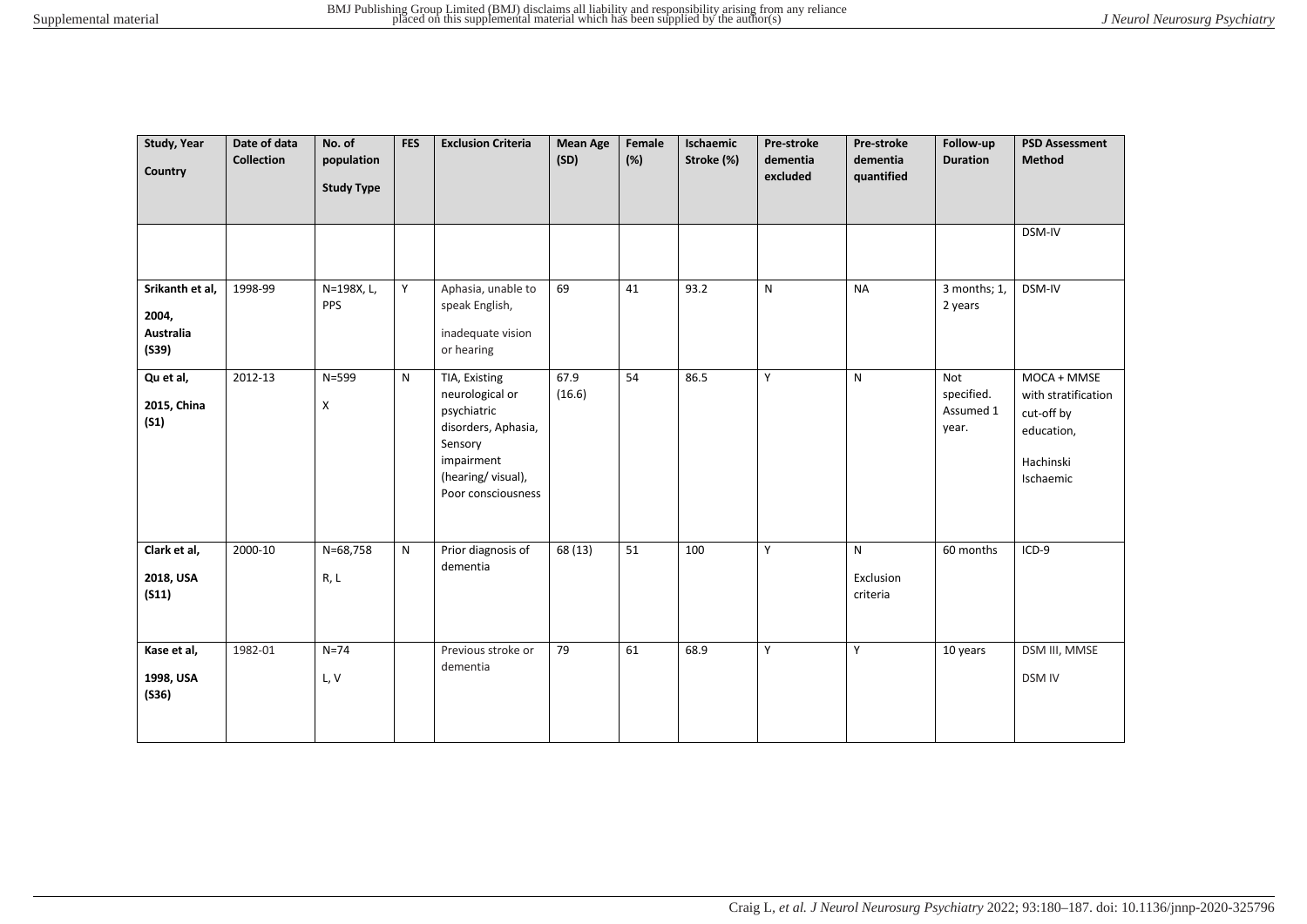| Study, Year<br>Country                                     | Date of data<br><b>Collection</b> | No. of<br>population<br><b>Study Type</b> | <b>FES</b> | <b>Exclusion Criteria</b>                                                            | <b>Mean Age</b><br>(SD) | Female<br>(%) | Ischaemic<br>Stroke (%) | Pre-stroke<br>dementia<br>excluded | Pre-stroke<br>dementia<br>quantified | Follow-up<br><b>Duration</b>        | <b>PSD Assessment</b><br>Method                                                                                                                                                                                        |
|------------------------------------------------------------|-----------------------------------|-------------------------------------------|------------|--------------------------------------------------------------------------------------|-------------------------|---------------|-------------------------|------------------------------------|--------------------------------------|-------------------------------------|------------------------------------------------------------------------------------------------------------------------------------------------------------------------------------------------------------------------|
| Portegies et<br>al,<br>2016<br><b>Netherlands</b><br>(S19) | 1990-12                           | $N = 993$<br>P                            | Y          | Prevalent stroke,<br>Prevalent<br>dementia                                           | 79.9 (8.7)              | 60.4          | N/A                     | Y                                  | Y<br><b>MMSE</b>                     | 115 months<br>$(+/- 72)$<br>months) | 3 step protocol:<br>MMSE<26,<br>Geriatric Metal<br>Schedule (GMS)>0<br>and Cambridge<br>Examination for<br><b>Mental Disorders</b><br>in the Elderly<br>Neurologist-led<br>clinical<br>diagnosis/consens<br>us meeting |
| Kim et al,<br>2017 South<br>Korea (S15)                    | 2002                              | $N = 2527$<br>P                           | Y          | Non-citizens<br>(Korea), Stroke and<br>dementia between<br>year 2002 &<br>2003       | $\overline{72}$         | 54.8          | N/A                     | Y                                  | $\mathsf{N}$                         | 120 months                          | $ICD-10$                                                                                                                                                                                                               |
| Tu et al,<br><b>2013 China</b><br>(S24)                    | 2008-11                           | $N = 689$<br>Χ                            | N          | ICH, Alcohol,<br>Severe aphasia,<br>Severe sensory<br>impairment<br>(hearing/visual) | 68.6<br>(11.4)          | 41.4          | 100                     | Y                                  | ${\sf N}$                            | 3 months                            | MOCA-CS +<br>$MMSE +$<br>FAB-CS                                                                                                                                                                                        |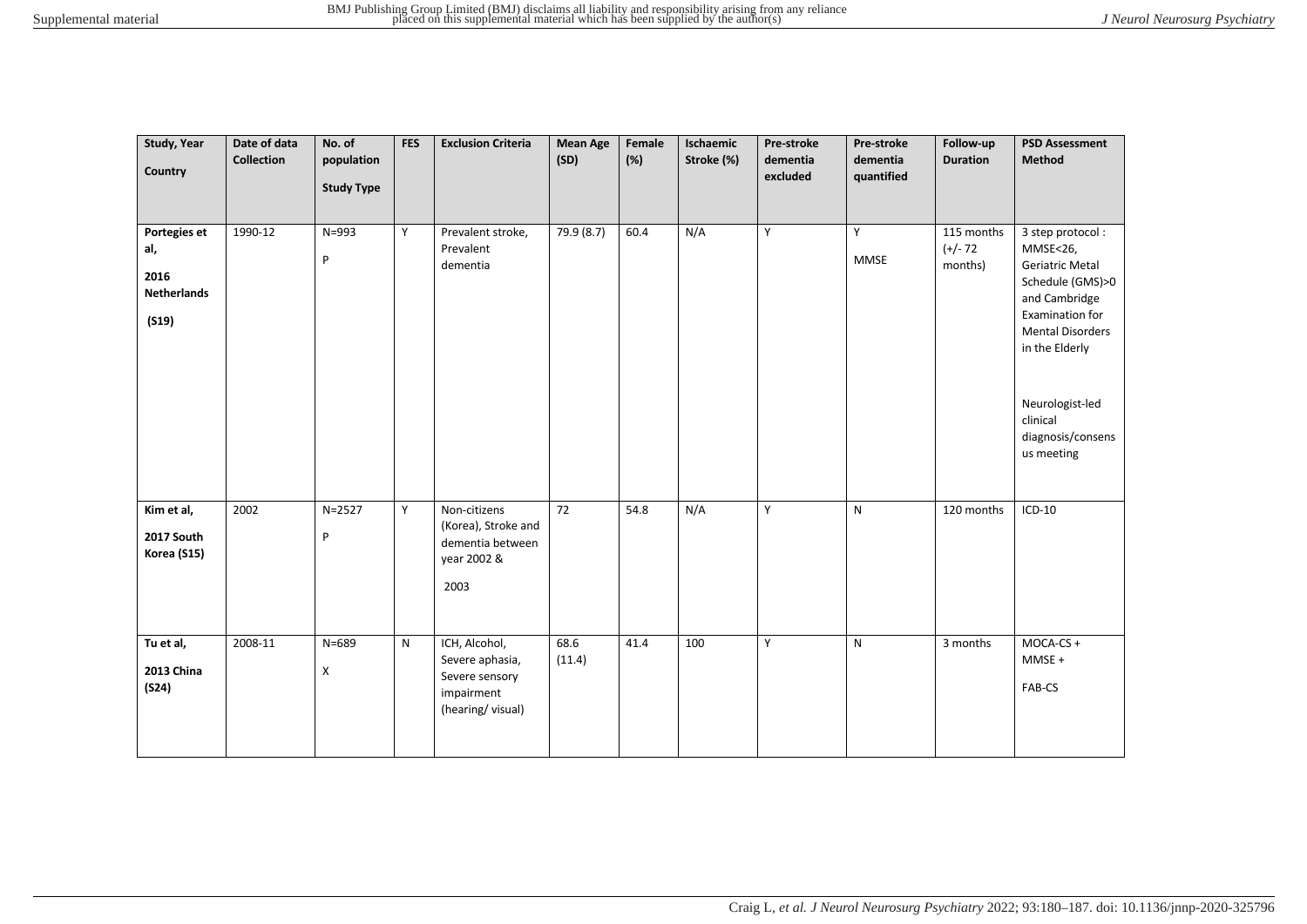| Study, Year<br>Country                | Date of data<br><b>Collection</b> | No. of<br>population<br><b>Study Type</b> | <b>FES</b> | <b>Exclusion Criteria</b>                                                                                                                                                                                                                                             | <b>Mean Age</b><br>(SD)               | Female<br>(%) | Ischaemic<br>Stroke (%) | Pre-stroke<br>dementia<br>excluded | <b>Pre-stroke</b><br>dementia<br>quantified | Follow-up<br><b>Duration</b>              | <b>PSD Assessment</b><br>Method                        |
|---------------------------------------|-----------------------------------|-------------------------------------------|------------|-----------------------------------------------------------------------------------------------------------------------------------------------------------------------------------------------------------------------------------------------------------------------|---------------------------------------|---------------|-------------------------|------------------------------------|---------------------------------------------|-------------------------------------------|--------------------------------------------------------|
|                                       |                                   |                                           |            |                                                                                                                                                                                                                                                                       |                                       |               |                         |                                    |                                             |                                           | CDR + NINDS-<br><b>AIREN</b>                           |
| Zhang et al,<br>2017<br>Mongolia (S2) | N/A                               | $N = 444$<br>X                            | N          | Neurological<br>system disease<br>that may affect<br>cognition (AD),<br>History of<br>psychoactive drug<br>abuse, CO<br>/chemical<br>poisoning, chronic<br>alcoholism, Severe<br>aphasia, Sensory<br>impairment<br>(hearing/visual),<br>History of mental<br>disorder | spilt into<br>different<br>categories | 43.9          | 87.4                    | Y                                  | N                                           | Not<br>Specified.<br>Assumed 3<br>months. | MoCA - Beijing<br>Version<br><b>HIS</b><br>NINDS-AIREN |

**Included in previous meta-analysis Y\* = included in the pre-stroke dementia analysis only**

**P** - Prospective / **R** - Retrospective / **X** - Cross Sectional / **L** - Longitudinal (studies with multiple follow-ups beyond 12 months).

**FES –** Studies recruiting (**FES**) **F**irst **E**ver **S**troke Candidates: Y = Yes N = No (Mixed Population Data) Y \* = Study recruiting mixed population but with FES and Recurrent Stroke Data available **CVT** – Cerebral Venous Thrombosis, **ICH** – Intra-Cerebral Haemorrhage, **MCI** – Mild cognitive Impairment, **NIHSS** – National Institutes of Health Stroke Scale, **SAH** – Subarachnoid Haemorrhage, **TIA** – Transient Ischaemic Attack **AHA/ASA** – American Heart Association/American Stroke Association; **BMSE** – Bengali Version of Hindi Mental State Examination **CASI** – Community Abilities Screening Instrument; **CDR** – Clinical Dementia Rating, CSID – Community Screening Instrument of Dementia; **DSM** – Diagnostics and Statistical Manual; **FAB-CS** – Frontal Assessment Battery-Chang Sha Version, **ICD** – International Statistical Classification of Diseases and Related Health Problems; **HIS** – Hachinski Ischaemic Score; **IQCODE** – Informant Questionnaire on The Cognitive Decline in Elderly; **SS-IQCODE** – Shortened Spanish IQCODE; **K-VCIHS-NP** – Korean-Vascular Cognitive Impairment Harmonisation Standards-Neuro-Psychological; **MoCA-CS** – Montreal Cognitive Assessment-Chang Sha Version; **NINDS-AIREN** - National Institute of Neurological Disorders and Stroke and Association Internationale; **PGI-BBD** – PGI-Battery of Brain Dysfunction pour la Recherché et l'Enseignement en Neurosciences. (Vascular Dementia Criteria); **TMSE** – Thai Mental State Examination **TMT-A** – Train Making Test – A; **TMT-B** – Train Making Test – B; **5WDFR** – 5-Word Delay Free Recall; **V-NB** – Vascular Neuro-Psychological Battery

\*\*\* PSD Data: **MIXED** : Pre-Stroke Dementia not evaluated/excluded. PSDanalysis includes possible pre-stroke dementia data. **PSD** : PSDData (Pre-Stroke Dementia Excluded)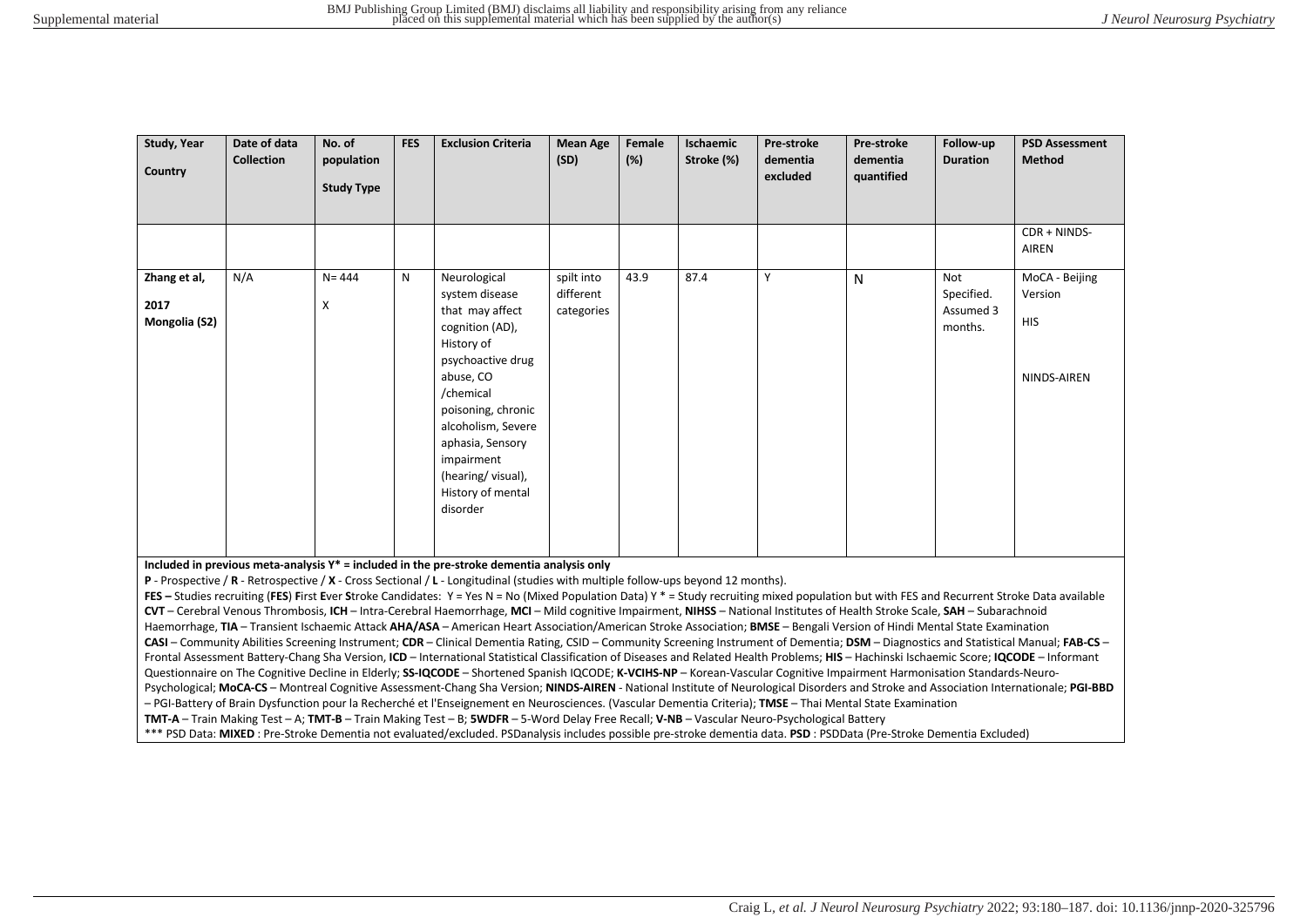| Study, Year                                                                                                                                                                       | Date of data      | No. of            | <b>FES</b> | <b>Exclusion Criteria</b> | <b>Mean Age</b> | Female | Ischaemic  | <b>Pre-stroke</b> | <b>Pre-stroke</b> | Follow-up       | <b>PSD Assessment</b> |
|-----------------------------------------------------------------------------------------------------------------------------------------------------------------------------------|-------------------|-------------------|------------|---------------------------|-----------------|--------|------------|-------------------|-------------------|-----------------|-----------------------|
|                                                                                                                                                                                   | <b>Collection</b> | population        |            |                           | (SD)            | (%)    | Stroke (%) | dementia          | dementia          | <b>Duration</b> | <b>Method</b>         |
| <b>Country</b>                                                                                                                                                                    |                   |                   |            |                           |                 |        |            | excluded          | quantified        |                 |                       |
|                                                                                                                                                                                   |                   | <b>Study Type</b> |            |                           |                 |        |            |                   |                   |                 |                       |
|                                                                                                                                                                                   |                   |                   |            |                           |                 |        |            |                   |                   |                 |                       |
| PSD Assessment Method - CD-S: Clinical Diagnosis using standard classification system; CD-Other: Clinical diagnosis using other assessment tool; NPB: Neuro-Psychological Battery |                   |                   |            |                           |                 |        |            |                   |                   |                 |                       |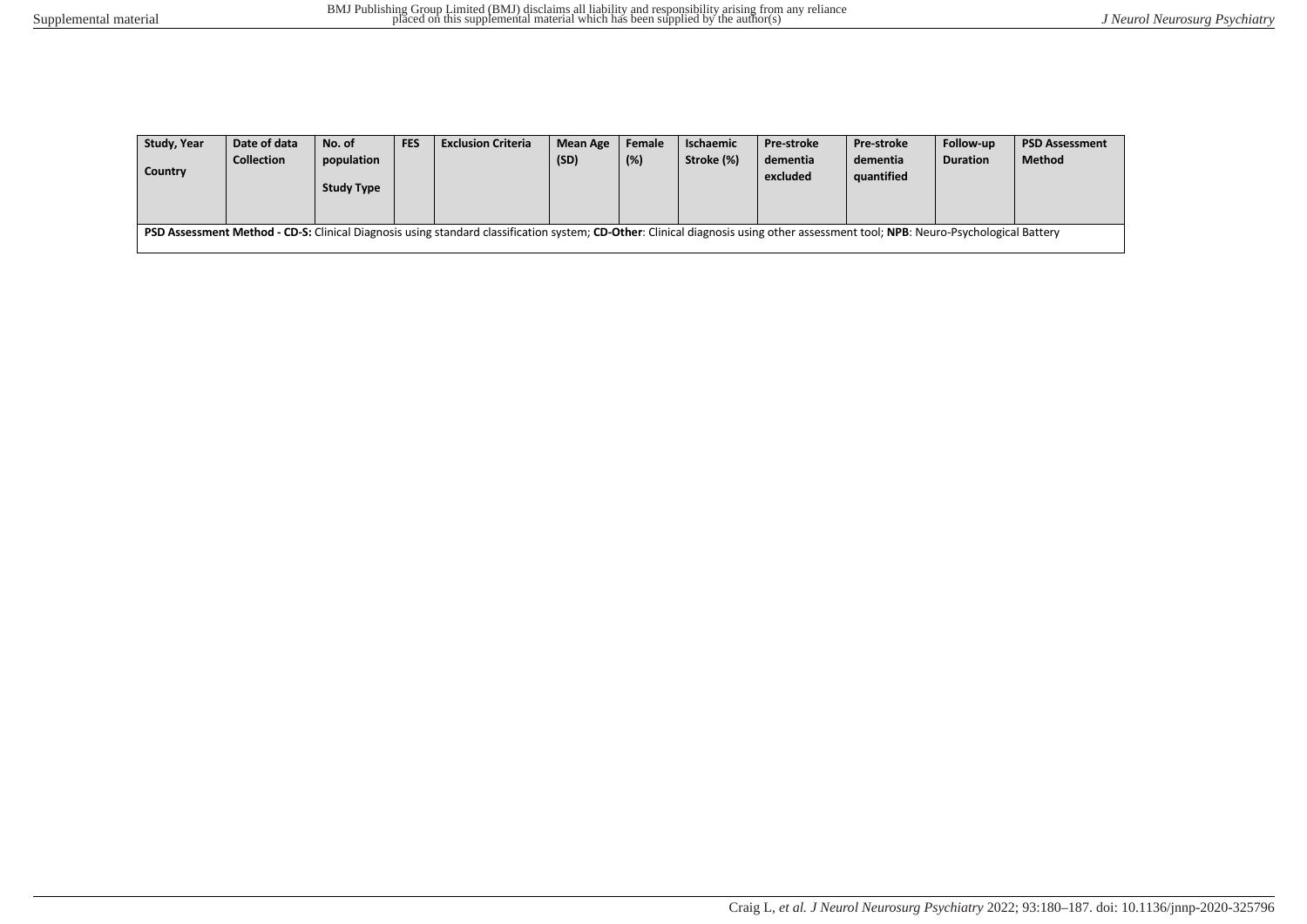## **Table S2 Results of Sensitivity Analysis**

| <b>Outcome</b>                      | No. of<br>studies | Prevalence % (95% CI) | Prevalence % (95% CI), n=<br>number of studies |
|-------------------------------------|-------------------|-----------------------|------------------------------------------------|
| <b>Removal of outliers</b>          |                   |                       |                                                |
| Prevalence any timeframe            |                   |                       |                                                |
| Including pre-stroke dementia       | 16                | 21.4(18.2-25.0)       | 22.3 (18.8 to 26.2), n=17,                     |
| Excluding pre-stroke dementia       | 26                | 15.6 (14.0-17.3)      | 16.5(10.4 to 25.1), n=33                       |
| Prevalence at 1 year                |                   |                       |                                                |
| Including pre-stroke dementia       | 6                 | 20.4(14.2-28.2)       | 20.4 (14.2 to 28.2), n= 6                      |
| Excluding pre-stroke dementia       | 14                | 20.5(15.0-27.4)       | 18.4 (7.4 to 38.7), n=16                       |
| Removal of moderate quality studies |                   |                       |                                                |
| Prevalence any timeframe            |                   |                       |                                                |
| Including pre-stroke dementia       | 14                | 21.3(17.2-26.2)       | 22.3 (18.8 to 26.2), n=17,                     |
| Excluding pre-stroke dementia       | 25                | 15.3(7.9-27.5)        | 16.5(10.4 to 25.1), n=33                       |
| Prevalence at 1 year                |                   |                       |                                                |
| Including pre-stroke dementia       | 4                 | 17.4(9.2-30.4)        | 20.4 (14.2 to 28.2), n=6                       |
| Excluding pre-stroke dementia       | 14                | 17.2(6.7-37.3)        | 18.4 (7.4 to 38.7), n=16                       |